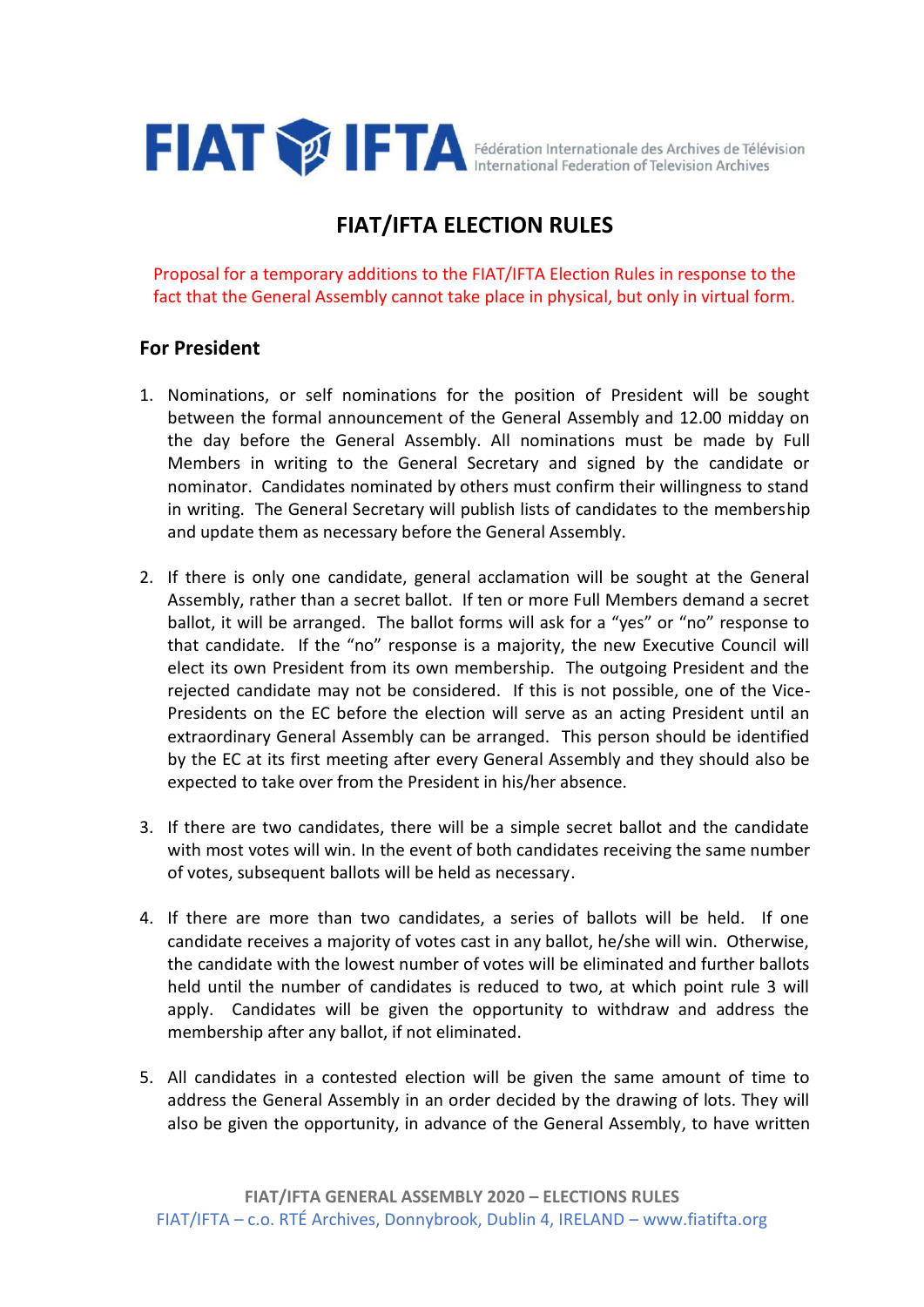statements posted on the website and distributed at the conference and General Assembly.

6. The oldest and youngest Full Members present at the General Assembly will be appointed to assist the General Secretary in the election procedure, to help with the distribution of ballot papers and the gathering of completed ballots, and to observe that the counting of votes is correctly done.

#### **PROPOSAL FOR ADDITION:**

In case of an online election, a representative of the longest and most recent Full membership present at the General Assembly will be appointed to assist the General Secretary in the election procedure, to observe that the counting of votes is correctly done.

7. All ballot papers will be signed in ink by the General Secretary to prevent fraud. The ballot papers will be distributed according to the register of attendees compiled at the beginning of the General Assembly – one to each Full Member organisation present. Ballot papers for proxy votes will be distributed at the same time.

#### **PROPOSAL FOR ADDITION:**

In case of an online election, a secure system of online voting will be used and access to this system will be granted before the beginning of the General Assembly to each of the Full Members. This system will include a solution for voting by proxy.

8. According to the statutes, every Full Member may pass its vote to another Full Member if it will not be represented at the General Assembly, but each Full Member present may receive only one such proxy vote. Only those present may vote. The General Secretary will prepare official proxy vote transfer forms and these will be available for downloading from the website and will be distributed with the official notice of the General Assembly and available at the conference. Only properly filled in forms, signed in ink, will be accepted and the deadline for returning such forms to the General Secretary will be one hour before the scheduled start of the General Assembly. The General Secretary will announce the proxy votes at the time of the compilation of the register of attendees and the member organisation will be registered as represented at the General Assembly. Ballot forms representing the proxy vote will be given to the Full Member designated to cast it, at the time of the distribution of ballots.

#### **PROPOSAL FOR ADDITION:**

In case of an online election, every Full Member may pass its vote to another Full Member if it will not be represented at the General Assembly. But each Full Member present may receive only one such proxy vote. All Full Members may vote. The General Secretary will prepare official proxy vote transfer forms and these will be available for downloading from the website. Only properly filled in and signed forms, will be accepted and the deadline for returning such forms to the General Secretary will be one hour before the scheduled start of the General Assembly. The General Secretary will